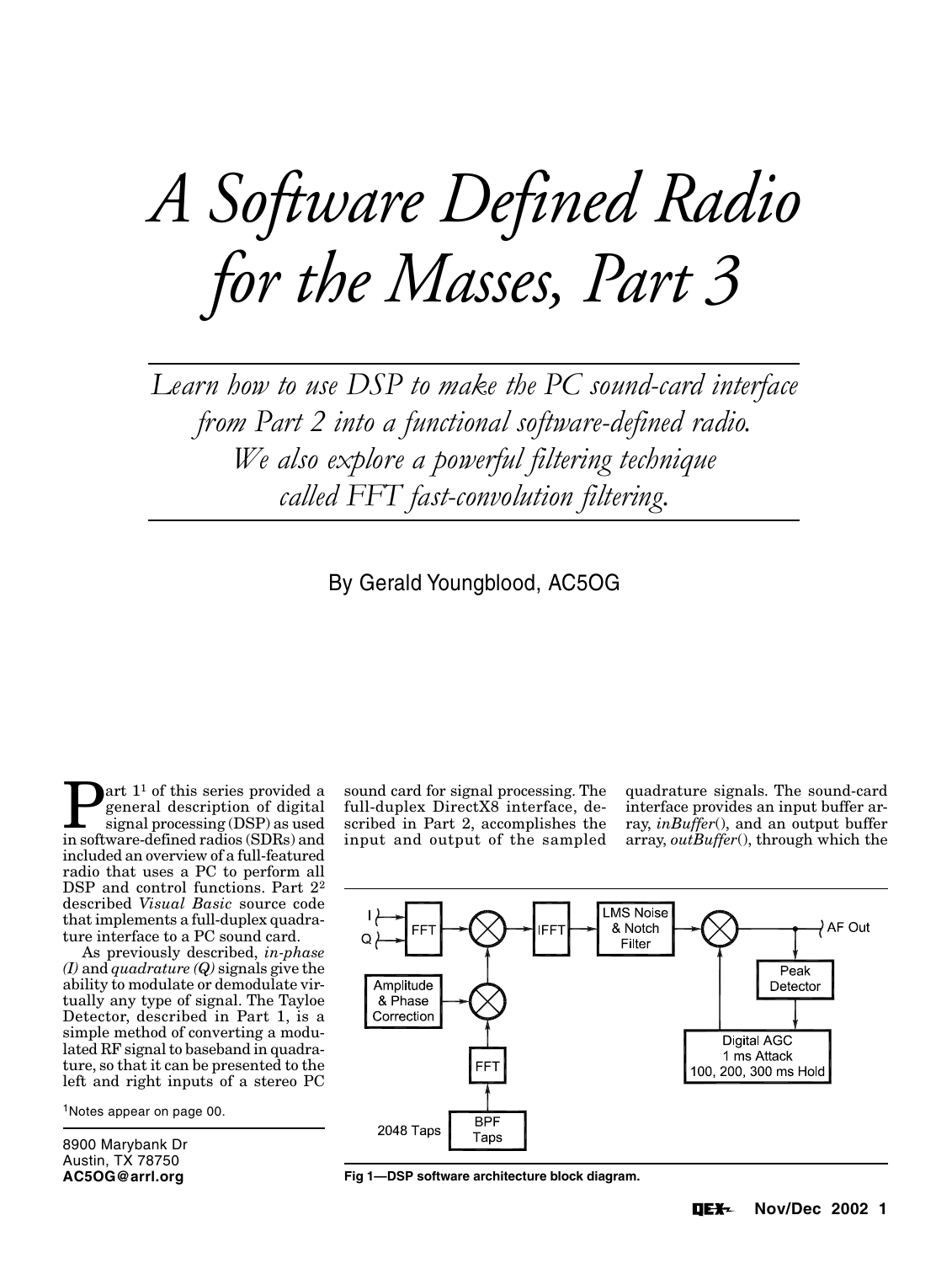DSP code receives the captured signal and then outputs the processed signal data.

This article extends the sound-card interface to a functional SDR receiver demonstration. To accomplish this, the following functions are implemented in software:

- Split the stereo sound buffers into *I* and *Q* channels.
- Conversion from the time domain

into the frequency domain using a *fast Fourier transform (*FFT*).*

- Cartesian-to-polar conversion of the signal vectors.
- Frequency translation from the 11.5 kHz-offset baseband IF to 0 Hz.
- Sideband selection.
- Band-pass filter coefficient generation.
- FFT fast-convolution filtering.
- Conversion back to the time domain

with an inverse fast Fourier transform (IFFT).

- Digital automatic gain control (AGC) with variable hang time.
- Transfer of the processed signal to the output buffer for transmit or receive operation.

The demonstration source code may be downloaded from *ARRLWeb*. 3 The software requires the *dynamic link library (DLL)* files from the Intel

| Public Const Fs As Long = 44100 'Sampling frequency in samples per second<br>Public Const NFFT As Long = 4096<br>Public Const BLKSIZE As Long = 2048<br>Public Const CAPTURESIZE As Long = 4096<br>Public Const FILTERTAPS As Long = 2048<br>Private BinSize As Single 'Size of FFT Bins in Hz                                                                                                                                                                                                                                                                                                                                                                                                                                              | 'Number of FFT bins                                                                                                                                                                                                                           | 'Number of samples in capture/play block<br>'Number of samples in Capture Buffer<br>'Number of taps in bandpass filter |
|---------------------------------------------------------------------------------------------------------------------------------------------------------------------------------------------------------------------------------------------------------------------------------------------------------------------------------------------------------------------------------------------------------------------------------------------------------------------------------------------------------------------------------------------------------------------------------------------------------------------------------------------------------------------------------------------------------------------------------------------|-----------------------------------------------------------------------------------------------------------------------------------------------------------------------------------------------------------------------------------------------|------------------------------------------------------------------------------------------------------------------------|
| Private order As Long<br>Private filterM(NFFT) As Double 'Polar Magnitude of filter freq resp<br>Private filterP(NFFT) As Double<br>Private RealIn(NFFT) As Double<br>Private RealOut(NFFT) As Double<br>Private ImagIn(NFFT) As Double<br>Private ImagOut(NFFT) As Double                                                                                                                                                                                                                                                                                                                                                                                                                                                                  | 'Calculate Order power of 2 from NFFT<br>'Polar Phase of filter freq resp<br>'FFT buffers                                                                                                                                                     |                                                                                                                        |
| Private IOverlap(NFFT - FILTERTAPS - 1) As Double<br>Private QOverlap(NFFT - FILTERTAPS - 1) As Double                                                                                                                                                                                                                                                                                                                                                                                                                                                                                                                                                                                                                                      |                                                                                                                                                                                                                                               | 'Overlap prev FFT/IFFT<br>'Overlap prev FFT/IFFT                                                                       |
| Private RealOut_1(NFFT) As Double<br>'Fast Convolution Filter buffers<br>Private RealOut_2(NFFT) As Double<br>Private ImagOut_1(NFFT) As Double<br>Private ImagOut_2(NFFT) As Double                                                                                                                                                                                                                                                                                                                                                                                                                                                                                                                                                        |                                                                                                                                                                                                                                               |                                                                                                                        |
| Public FHigh As Long<br>Public FLow As Long<br>Public FI As Double<br>Public Fh As Double<br>Public SSB As Boolean<br>Public USB As Boolean<br>Public TX As Boolean<br>Public IFShift As Boolean 'True for 11.025KHz IF                                                                                                                                                                                                                                                                                                                                                                                                                                                                                                                     | 'High frequency cutoff in Hz<br>'Low frequency cutoff in Hz<br>'Low frequency cutoff as fraction of Fs<br>'High frequency cutoff as fraction of Fs<br>'True for Single Sideband Modes<br>'Sideband select variable<br>'Transmit mode selected |                                                                                                                        |
| Public AGC As Boolean<br>'AGC enabled<br>Public AGCHang As Long<br>'AGC AGCHang time factor<br>'Saves the AGC Mode selection<br>Public AGCMode As Long<br>Public RXHang As Long 'Save RX Hang time setting<br>Public AGCLoop As Long 'AGC AGCHang time buffer counter<br>Private Vpk As Double 'Peak filtered output signal<br>Private G(24) As Double 'Gain AGCHang time buffer<br>Private Gain As Double 'Gain state setting for AGC<br>'AGC Gain during previous input block<br>Private PrevGain As Double<br>Private GainStep As Double<br>'AGC attack time steps<br>'AGC Gain in dB<br>Private GainDB As Double<br>Private TempOut(BLKSIZE) As Double  'Temp buffer to compute Gain<br>Public MaxGain As Long 'Maximum AGC Gain factor |                                                                                                                                                                                                                                               |                                                                                                                        |
| Private FFTBins As Long 'Number of FFT Bins for Display<br>Private M(NFFT) As Double<br>Private P(NFFT) As Double                                                                                                                                                                                                                                                                                                                                                                                                                                                                                                                                                                                                                           | 'Double precision polar magnitude<br>'Double precision phase angle                                                                                                                                                                            |                                                                                                                        |

Private S As Long 'Loop counter for samples

# **Figure 2 – Variable Declarations**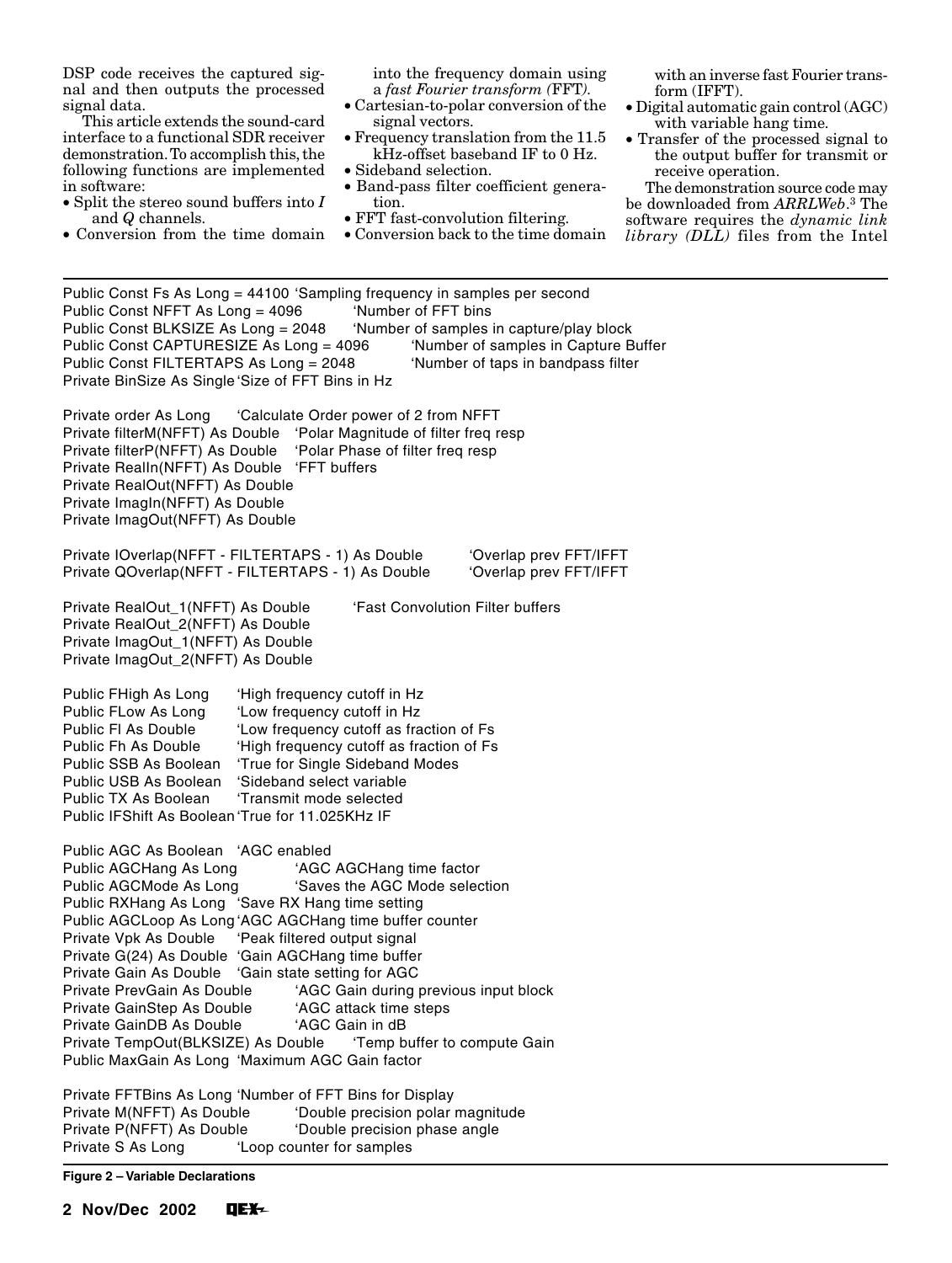Signal Processing Library4 to be located in the working directory. These files are included with the demo software.

#### **The Software Architecture**

Fig 1 provides a block diagram of the DSP software architecture. The architecture works equally well for both transmit and receive with only a few lines of code changing between the two. While the block diagram illustrates functional modules for *Amplitude and Phase Correction* and the *LMS Noise and Notch Filter*, discussion of these features is beyond the scope of this article.

Amplitude and phase correction permits imperfections in phase and amplitude imbalance created in the analog circuitry to be corrected in the frequency domain. LMS noise and notch filters<sup>5</sup> are an adaptive form of *finite impulse response* (FIR) filtering that accomplishes noise reduction in the time domain. There are other techniques for noise reduction that can be accomplished in the frequency domain such as *spectral subtraction,*6 c*orrelation*7 and *FFT averaging*<sup>8</sup>

#### **Parse the Input Buffers to Get** *I* **and** *Q* **Signal Vectors**

Fig 2 provides the variable and constant declarations for the demonstration code. The structure of the *inBuffer*() format is illustrated in Fig 3. The left and right signal inputs must be parsed into *I* and *Q* signal channels before they are presented to the FFT input. The 16-bit integer leftand right-channel samples are interleaved, therefore the code shown in Fig 3 must be used to split the signals. The arrays *RealIn*() and *RealOut*() are used to store the *I* signal vectors and the arrays *ImagIn*() and *ImagOut*() are used to store the *Q* signal vectors. This corresponds to the nomenclature used in the complex FFT algorithm. It is not critical which of the *I* and *Q* channels goes to which input because one can simply reverse the code in Fig 3 if the sidebands are inverted.

# **The FFT: Conversion to the Frequency Domain**

Part 1 of this series discussed how the FFT is used to convert discretetime sampled signals from the time domain into the frequency domain (see Note 1). The FFT is quite complex to derive mathematically and somewhat tedious to code. Fortunately, Intel has provided performance-optimized code in DLL form that can be called from a single line of code for this and other important DSP functions (see Note 4).

The FFT effectively consists of a

series of very narrow band-pass filters, the outputs of which are *bins,* as illustrated in Fig 4. Each bin has a magnitude and phase value representative of the sampled input signal's content at the respective bin's center frequency. Overlap of adjacent bins resembles the output of a *comb filter* as discussed in Part 1.

The PC SDR uses a 4096-bin FFT. With a sampling rate of 44,100 Hz, the bandwidth of each bin is 10.7666 Hz (44,100/4096), and the center frequency of each bin is the bin number times the bandwidth. Notice in Fig 4 that with respect to the center frequency of the sampled quadrature signal, the upper sideband is located in bins 1 through 2047, and the lower sideband is located in bins 2048 through 4095. Bin 0 contains the carrier translated to 0 Hz. An FFT performed on an analytic signal  $I + jQ$ allows positive and negative frequencies to be analyzed separately.

The Turtle Beach Santa Cruz sound card I use has a 3-dB frequency response of approximately 10 Hz to 20 kHz. (Note: the data sheet states a high-frequency cutoff of 120 kHz, which has to be a typographical error, given the 48-kHz maximum sampling

#### Erase RealIn, ImagIn

For S = 0 To CAPTURESIZE - 1 Step 2 'Copy I to RealIn and Q to ImagIn RealIn( $S \setminus 2$ ) = inBuffer( $S + 1$ ) 'Zero stuffing second half of  $ImagIn(S \setminus 2) = inBuffer(S)$  'RealIn and ImagIn Next S





**Fig 4—FFT output bins.**

nspzrFftNip RealIn, ImagIn, RealOut, ImagOut, order, NSP\_Forw nspdbrCartToPolar RealOut, ImagOut, M, P, NFFT 'Cartesian to polar





**Fig 6—Offset baseband IF diagram. The local oscillator is shifted by 11.025 kHz so that the desired-signal carrier frequency is centered at an 11,025-Hz offset within the FFT output. To shift the signal for subsequent filtering the desired bins are simply copied to center the carrier frequency, fc, at 0 Hz.**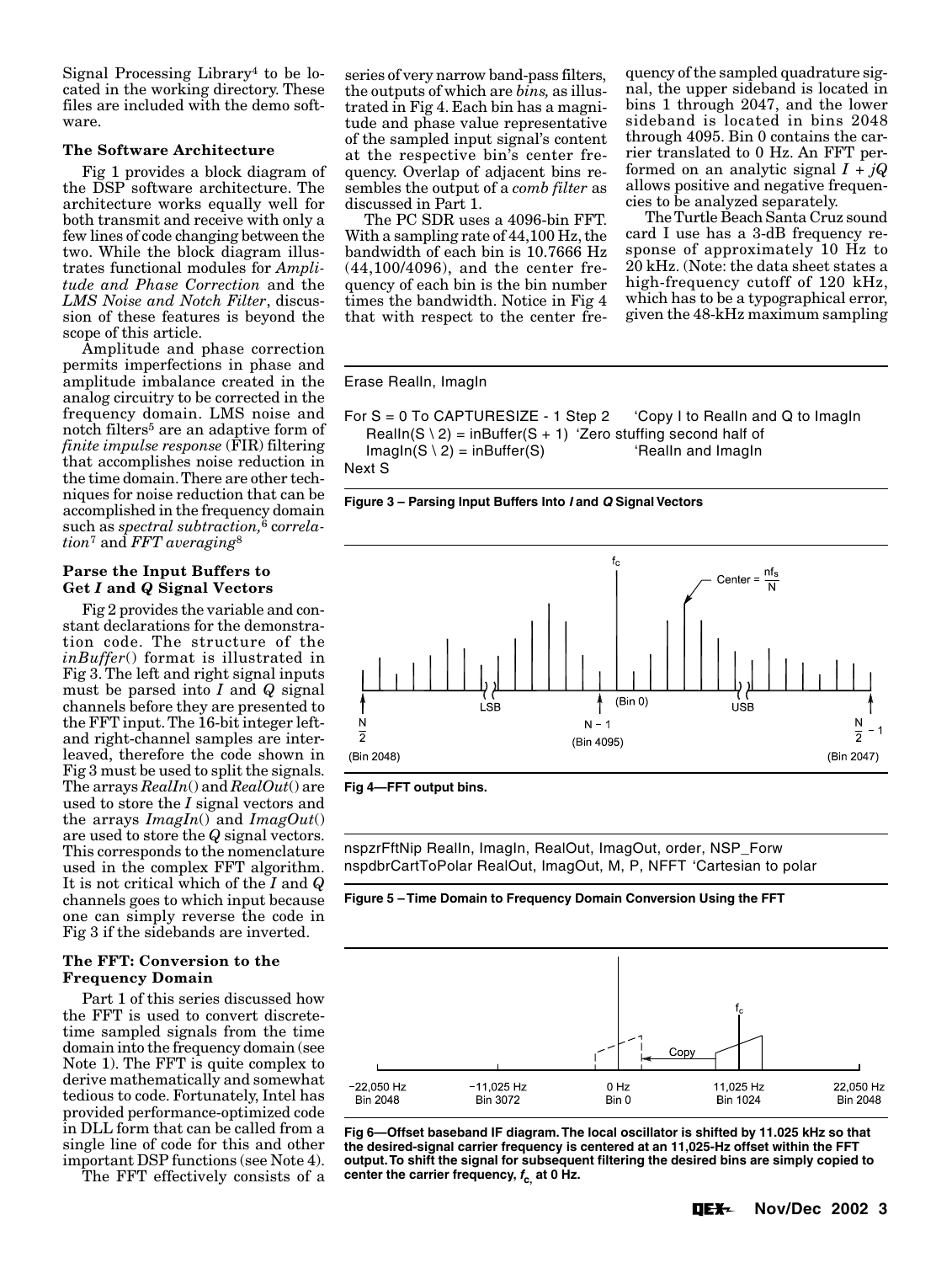rate). Since we sample the RF signal in quadrature, the sampling rate is effectively doubled (44,100 Hz times two channels yields an 88,200-Hz effective sampling rate). This means that the output spectrum of the FFT will be twice that of a single sampled channel. In our case, the total output bandwidth of the FFT will be 10.7666 Hz times 4096 or 44,100 Hz. Since most sound cards roll off near 20 kHz, we are probably limited to a total bandwidth of approximately 40 kHz.

Fig 5 shows the DLL calls to the Intel library for the FFT and subsequent conversion of the signal vectors from the Cartesian coordinate system to the Polar coordinate system. The nspzrFftNip routine takes the time domain *RealIn*() and *ImagIn*() vectors and converts them into frequency domain *RealOut*() and *ImagOut*() vectors. The order of the FFT is computed in the routine that calculates the filter coefficients as will be discussed later. NSP\_Forw is a constant that tells the routine to perform the forward FFT conversion.

In the Cartesian system the signal is represented by the magnitudes of two vectors, one on the *Real* or *x* plane and one on the *Imaginary* or *y* plane. These vectors may be converted to a single vector with a magnitude (*M*) and a phase angle (*P*) in the polar system. Depending on the specific DSP algorithm we wish to perform, one coordinate system or the other may be more efficient. I use the polar coordinate system for most of the signal processing in this example. The nspdbrCartToPolar routine converts the output of the FFT to a polar vector consisting of the magnitudes in *M*() and the phase values in  $P()$ . This function simultaneously performs Eqs 3 and 4 in Part 1 of this article series.

### **Offset Baseband IF Conversion to Zero Hertz**

My original software centered the RF carrier frequency at bin 0 (0 Hz). With this implementation, one can display (and hear) the entire 44-kHz

spectrum in real time. One of the problems encountered with direct-conversion or zero-IF receivers is that noise increases substantially near 0 Hz. This is caused by several mechanisms: 1/*f* noise in the active components, 60/120-Hz noise from the ac power lines, microphonic noise caused by mechanical vibration and local-oscillator phase noise. This can be a problem for weak-signal work because most people tune CW signals for a 700-1000 Hz tone. Fortunately, much of this noise disappears above 1 kHz.

Given that we have 44 kHz of spectrum to work with, we can offset the digital IF to any frequency within the FFT output range. It is simply a matter of deciding which FFT bin to designate as the carrier frequency and then offsetting the local oscillator by the appropriate amount. We then copy the respective bins for the desired sideband so that they are located at 0 Hz for subsequent processing. In the PC SDR, I have chosen to use an offset IF of 11,025 Hz, which is one fourth of the sampling rate, as shown in Fig 6.

Fig 7 provides the source code for shifting the offset IF to 0 Hz. The carrier frequency of 11,025 Hz is shifted to bin  $\overline{0}$  and the upper sideband is shifted to bins 1 through 1023. The lower sideband is shifted to bins 3072 to 4094. The code allows the IF shift to be enabled or disabled, as is required for transmitting.

| $IFShift = True$ | 'Force to True for the demo |  |
|------------------|-----------------------------|--|
|                  |                             |  |

```
 If IFShift = True Then 'Shift sidebands from 11.025KHz IF
 For S = 0 To 1023
     If USB Then
      M(S) = M(S + 1024) 'Move upper sideband to OHz
      P(S) = P(S + 1024) Else
      M(S + 3072) = M(S + 1)'Move lower sideband to OHz
      P(S + 3072) = P(S + 1) End If
  Next
End If
```
**Figure 7 –Code for Down Conversion From Offset Baseband IF to 0Hz**

```
If SSB = True Then 'SSB or CW Modes
     If USB = True Then
       For S = FFTBins To NFFT - 1 'Zero out lower sideband
        M(S) = 0 Next
     Else
       For S = 0 To FFTBins - 1 'Zero out upper sideband
        M(S) = 0 Next
     End If
  End If
```

```
Figure 8 – Sideband Selection Code
```


**Fig 9—FFT fast-convolution-filtering block diagram. The filter impulse-response coefficients are first converted to the frequency domain using the FFT and stored for repeated use by the filter routine. Each signal block is transformed by the FFT and subsequently multiplied by the filter frequency-response magnitudes. The resulting filtered signal is transformed back into the time domain using the inverse FFT. The Overlap/Add routine corrects the signal for circular convolution.**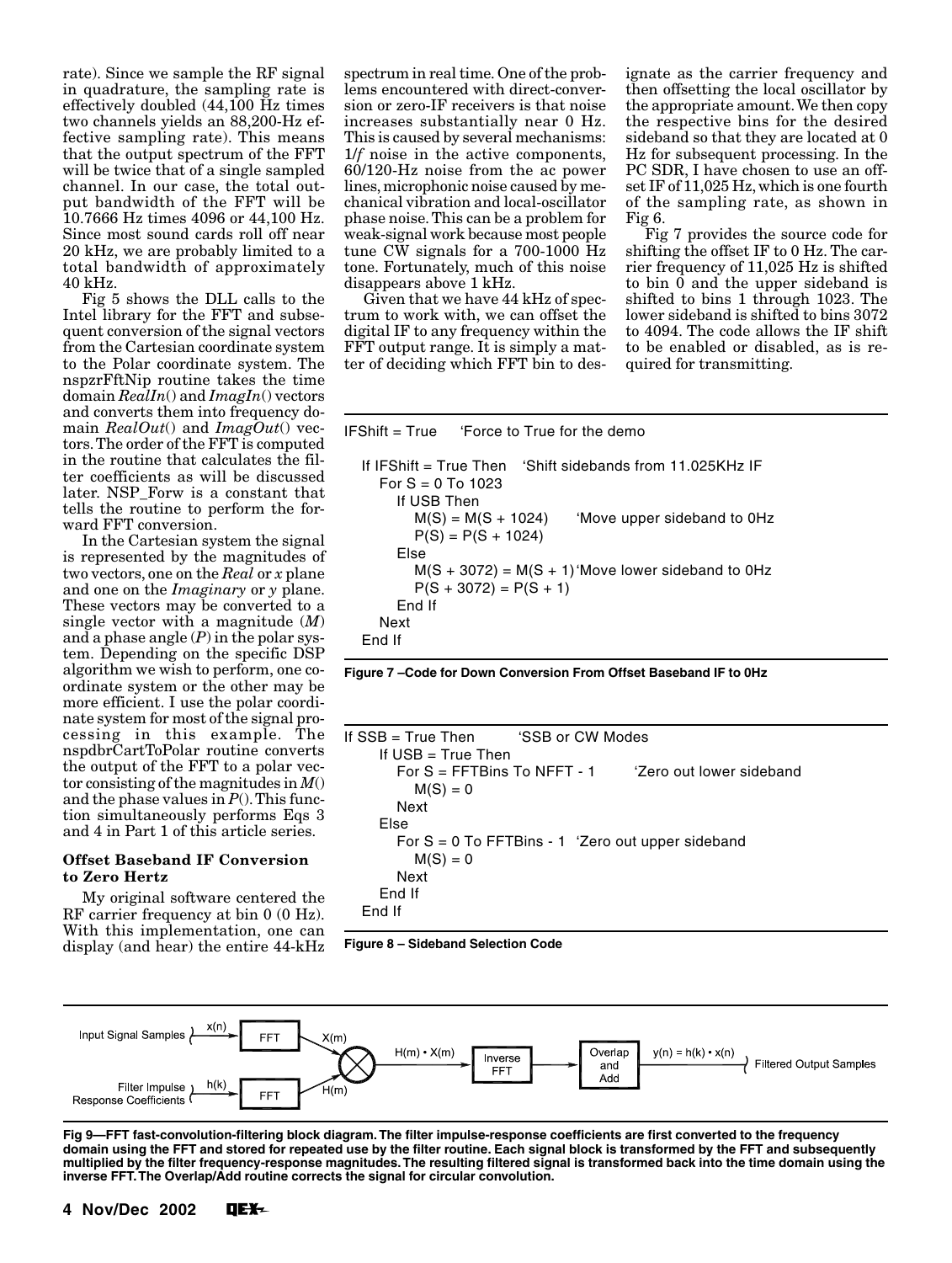#### **Selecting the Sideband**

So how do we select sideband? We store zeros in the bins we don't want to hear. How simple is that? If it were possible to have perfect analog amplitude and phase balance on the sampled *I* and *Q* input signals, we would have infinite sideband suppression. Since that is not possible, any imbalance will show up as an image in the passband of the receiver. Fortunately, these imbalances can be corrected through DSP code either in the time domain before the FFT or in the frequency domain after the FFT. These techniques are beyond the scope of this discussion, but I may cover them in a future article. My prototype using INA103 instrumentation amplifiers achieves approximately 40 dB of opposite sideband rejection *without* correction in software.

The code for zeroing the opposite sideband is provided in Fig 8. The lower sideband is located in the highnumbered bins and the upper sideband is located in the low-numbered bins. To save time, I only zero the number of bins contained in the *FFTBins* variable.

#### **FFT Fast-Convolution Filtering Magic**

Every DSP text I have read on single-sideband modulation and demodulation describes the IF sampling approach. In this method, the A/D converter samples the signal at an IF such as 40 kHz. The signal is then quadrature down-converted in software to baseband and filtered using finite impulse response (FIR)9 filters. Such as system was described in Doug Smith's *QEX* article called, "Signals, Samples, and Stuff: A DSP Tutorial (Part 1)."10 With this approach, all processing is done in the time domain.

For the PC SDR, I chose to use a very different approach called *FFT fast-convolution filtering* (also called *FFT convolution*) that performs all filtering functions in the frequency domain.11 An FIR filter performs convolution of an input signal with a filter impulse response in the time domain. Convolution is the mathematical means of combining two signals (for example, an input signal and a filter impulse response) to form a third signal (the filtered output signal).12 The time-domain approach works very well for a small number of filter taps. What if we want to build a very-highperformance filter with 1024 or more taps? The processing overhead of the FIR filter may become prohibitive. It turns out that an important property of the Fourier transform is that convolution in the time domain is equal

to multiplication in the frequency domain. Instead of directly convolving the input signal with the windowed filter impulse response, as with a FIR filter, we take the respective FFTs of the input signal and the filter impulse response and simply multiply them together, as shown in Fig 9. To get back to the time domain, we perform the inverse FFT of the product. FFT con-



**Fig 10—FFT fast convolution filtering output. When the filter-magnitude coefficients are multiplied by the signal-bin values, the resulting output bins contain values only within the pass-band of the filter.**

| Static Rh(NFFT) As Double<br>Static Ih(NFFT) As Double<br>Static reH(NFFT) As Double<br>Static imH(NFFT) As Double                                 | 'Impulse response for bandpass filter<br>'Imaginary set to zero<br>'Real part of filter response<br>'Imaginary part of filter response |  |
|----------------------------------------------------------------------------------------------------------------------------------------------------|----------------------------------------------------------------------------------------------------------------------------------------|--|
| Erase Ih                                                                                                                                           |                                                                                                                                        |  |
| $Fh = FHigh / Fs$<br>$FI = FLow / Fs' as a fraction of Fs$<br>BinSize = Fs / NFFT 'Compute FFT Bin size in Hz                                      | 'Compute high and low cutoff                                                                                                           |  |
| $FFTBins = (FHigh / BinSize) + 50$                                                                                                                 | 'Number of FFT Bins in filter width                                                                                                    |  |
| order = NFFT 'Compute order as NFFT power of 2<br>Dim O As Long                                                                                    |                                                                                                                                        |  |
| For $O = 1$ To 16<br>order = order $\angle$ 2<br>If order $= 1$ Then<br>$order = O$<br>Exit For<br>End If<br>Next                                  | 'Calculate the filter order                                                                                                            |  |
| 'Calculate infinite impulse response bandpass filter coefficients<br>'with window<br>nspdFirBandpass FI, Fh, Rh, FILTERTAPS, NSP_WinBlackmanOpt, 1 |                                                                                                                                        |  |
| nspzrFftNip Rh, Ih, reH, imH, order, NSP_Forw<br>nspdbrCartToPolar reH, imH, filterM, filterP, NFFT                                                | 'Compute the complex frequency domain of the bandpass filter                                                                           |  |
| End Sub                                                                                                                                            |                                                                                                                                        |  |

**Figure 11 – Code for the Generating Bandpass Filter Coefficients in the Frequency Domain**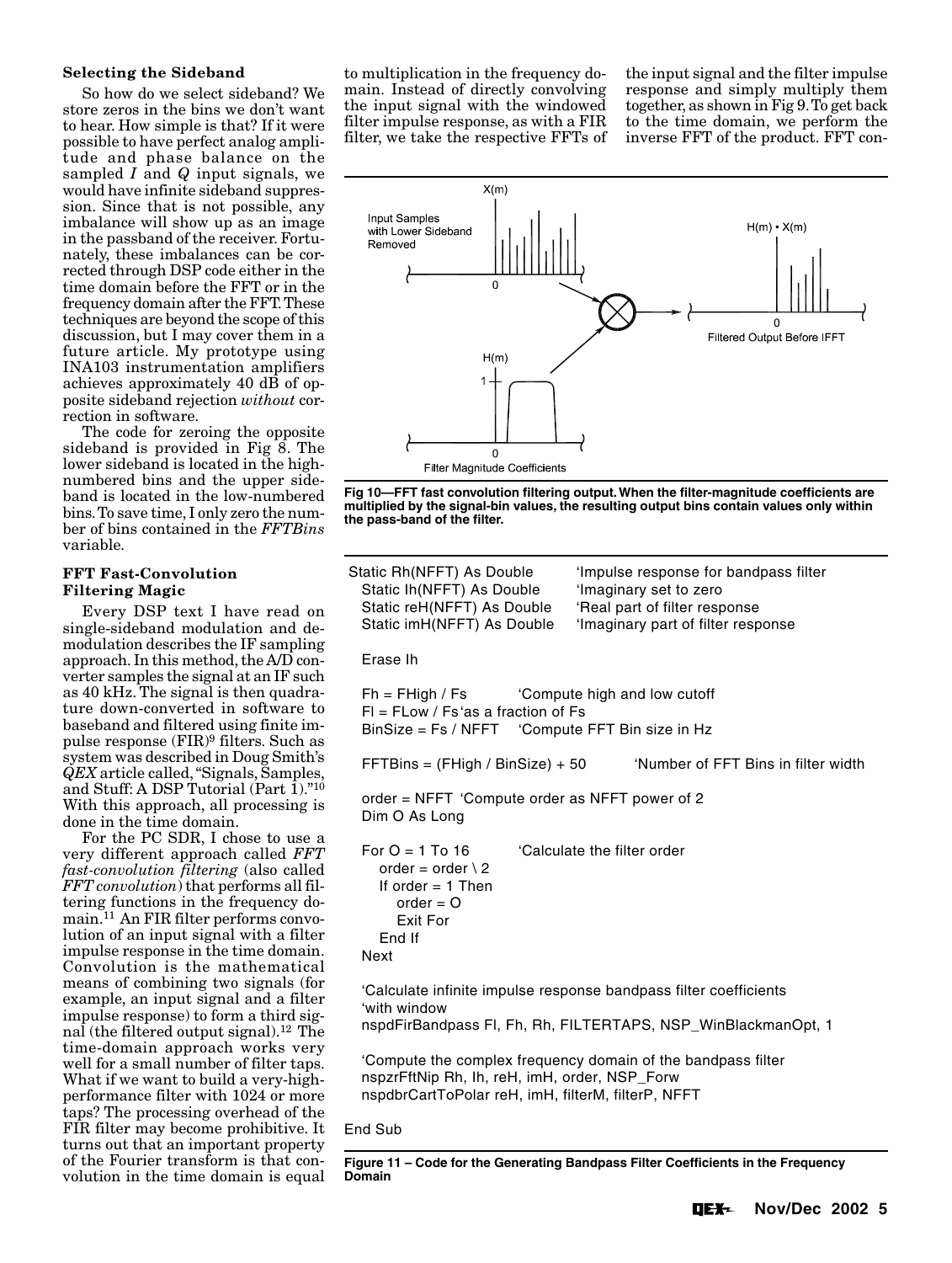volution is often faster than direct convolution for filter kernels longer than 64 taps, and it produces exactly the same result.

For me, FFT convolution is easier to understand than direct convolution because I mentally visualize filters in the frequency domain. As described in Part 1 of this series, the output of the complex FFT may be thought of as a long bank of narrow band-pass filters aligned around the carrier frequency  $(bin 0)$ , as shown in Fig 4. Fig 10 illustrates the process of FFT convolution of a transformed filter impulse response with a transformed input signal. Once the signal is transformed back to the time domain by the inverse FFT, we must then perform a process called the *overlap/add method*. This is because the process of convolution produces an output signal that is equal in length to the sum of the input samples plus the filter taps minus one. I will not attempt to explain the concept here because it is best described in the references.<sup>13</sup>

Fig 11 provides the source code for producing the frequency-domain band-pass filter coefficients. The CalcFilter subroutine is passed the low-frequency cutoff, *FLow*, and the high-frequency cutoff, *FHigh*, for the filter response. The cutoff frequencies are then converted to their respective fractions of the sampling rate for use by the filter-generation routine, nspdFirBandpass. The FFT order is also determined in this subroutine, based on the size of the FFT, NFFT. The nspdFirBandpass computes the impulse response of the band-pass filter of bandwidth *Fl*() to *Fh*() and a length of *FILTERTAPS*. It then places the result in the array variable *Rh*(). The NSP\_WinBlackmanOpt causes the impulse response to be windowed by a Blackman window function. For a discussion of windowing, refer to the DSP Guide.<sup>14</sup> The value of one that is passed to the routine causes the result to be normalized.

Next, the impulse response is converted to the frequency domain by nspzrFftNip. The input parameters are *Rh*(), the real part of the impulse response, and *Ih*(), the imaginary part that has been set to zero. NSP\_Forw tells the routine to perform the forward FFT. We next convert the frequency-domain result of the FFT, *reH*() and *imH*(), to polar form using the nspdbrCartToPolar routine. The filter magnitudes, *filterM*(), and filter phase, *filterP*(), are stored for use in the FFT fast convolution filter. Other than when we manually change the bandpass filter selection, the filter response does not change. This means that we

| Figure 12 – FFT Fast Convolution Filtering Code Using Polar Vectors |                          |  |  |
|---------------------------------------------------------------------|--------------------------|--|--|
| nspdbAdd2 filterP, P, NFFT_                                         | 'Add Phase Bins          |  |  |
| nspdbMpy2 filterM, M, NFFT_                                         | 'Multiply Magnitude Bins |  |  |

| 'Compute: RealIn(s) = (RealOut(s) * reH(s)) - (ImagOut(s) * imH(s))<br>nspdbMpy3 RealOut, reH, RealOut_1, NFFT<br>nspdbMpy3 ImagOut, imH, ImagOut_1, NFFT                                                                        |  |
|----------------------------------------------------------------------------------------------------------------------------------------------------------------------------------------------------------------------------------|--|
| nspdbSub3 RealOut_1, ImagOut_1, RealIn, NFFT<br>'Realln for IFFT                                                                                                                                                                 |  |
| 'Compute: $ImagIn(s) = (RealOut(s) * imH(s)) + (ImagOut(s) * relH(s))$<br>nspdbMpy3 RealOut, imH, RealOut_2, NFFT<br>nspdbMpy3 ImagOut, reH, ImagOut_2, NFFT<br>nspdbAdd3 RealOut_2, ImagOut_2, ImagIn, NFFT<br>'Imagin for IFFT |  |

**Figure 13 – Alternate FFT Fast Convolution Filtering Code Using Cartesian Vectors**



**Fig 14—Actual 500-Hz CW filter pass-band display. FFT fast-convolution filtering is used with 2048 filter taps to produce a 1.05 shape factor from 3 dB to 60 dB down and over 120 dB of stop-band attenuation just 250 Hz beyond the 3 dB points.**

 'Convert polar to cartesian nspdbrPolarToCart M, P, RealIn, ImagIn, NFFT

 'Inverse FFT to convert back to time domain nspzrFftNip RealIn, ImagIn, RealOut, ImagOut, order, NSP\_Inv

'Overlap and Add from last  $FFT/IFFT$ : RealOut(s) = RealOut(s) + Overlap(s) nspdbAdd3 RealOut, IOverlap, RealOut, FILTERTAPS - 2 nspdbAdd3 ImagOut, QOverlap, ImagOut, FILTERTAPS - 2

 'Save Overlap for next pass For S = BLKSIZE To NFFT - 1 IOverlap(S - BLKSIZE) = RealOut(S) QOverlap(S - BLKSIZE) = ImagOut(S) Next

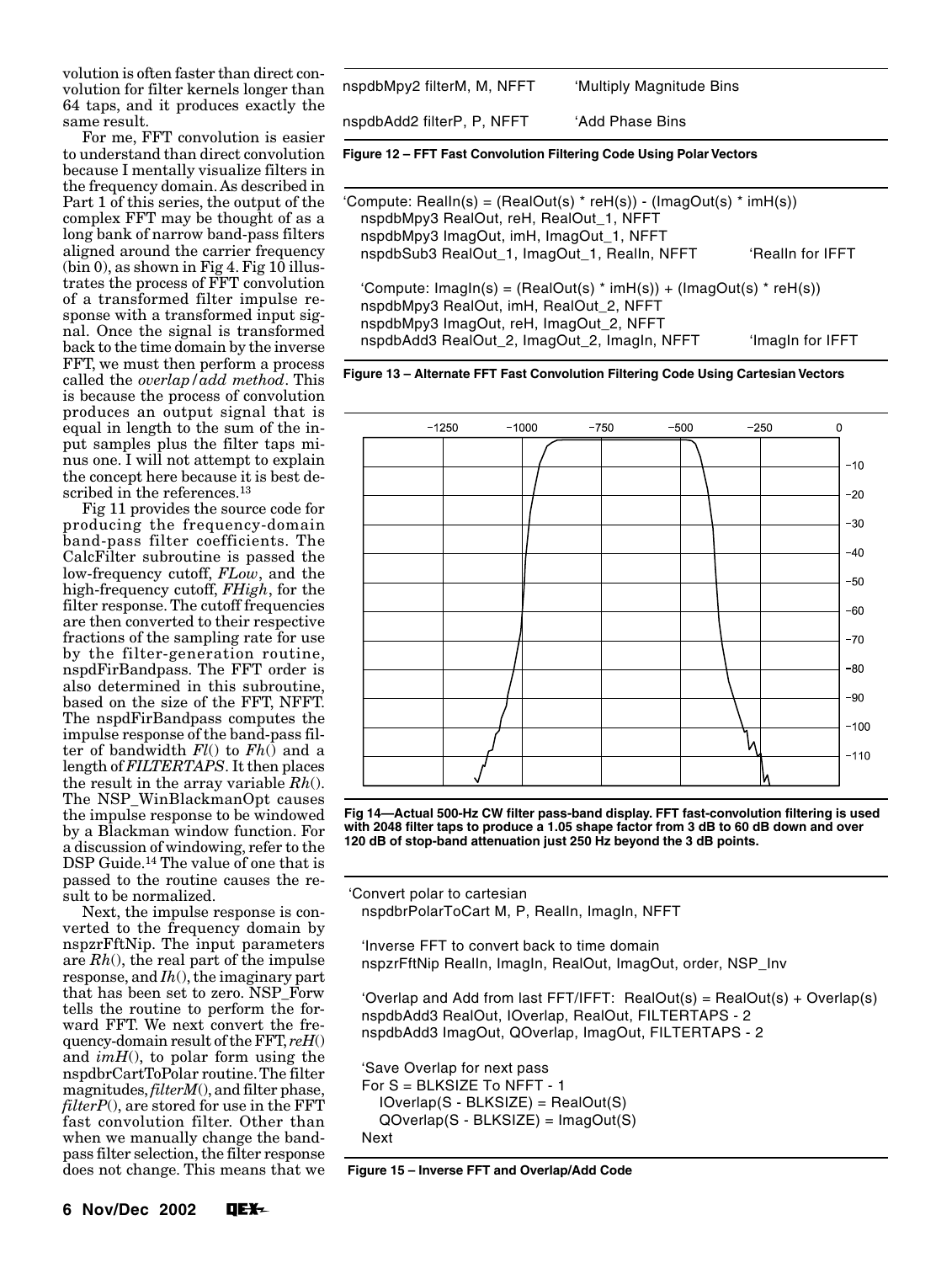only have to calculate the filter response once when the filter is first selected by the user.

Fig 12 provides the code for an FFT fast-convolution filter. Using the nspdbMpy2 routine, the signal-spectrum magnitude bins, *M*(), are multiplied by the filter frequency-response magnitude bins, *filterM*(), to generate the resulting in-place filtered magnitude-response bins, *M*(). We then use nspdbAdd2 to add the signal phase bins, *P*(), to the filter phase bins, *filterP*(), with the result stored inplace in the filtered phase-response bins, *P*(). Notice that FFT convolution can also be performed in Cartesian coordinates using the method shown

in Fig 13, although this method requires more computational resources. Other uses of the frequency-domain magnitude values include FFT averaging, digital squelch and spectrum display.

Fig 14 shows the actual spectral output of a 500-Hz filter using widebandwidth noise input and FFT averaging of the signal over several seconds. This provides a good picture of the frequency response and shape of the filter. The shape factor of the 2048 tap filter is 1.05 from the 3-dB to the 60-dB points (most manufacturers measure from 6 dB to 60 dB, a more lenient specification). Notice that the stop-band attenuation is greater than 120 dB at roughly 250 Hz from the 3-dB points. This is truly a brick-wall filter!

An interesting fact about this method is that the window is applied to the filter impulse response rather than the input signal. The filter response is normalized so signals within the passband are not attenuated in the frequency domain. I believe that this normalization of the filter response removes the usual attenuation associated with windowing the signal before performing the FFT. To overcome such windowing attenuation, it is typical to apply a 50-75% overlap in the time-domain sampling process and average the FFTs in the frequency

### If AGC = True Then

```
 'If true increment AGCLoop counter, otherwise reset to zero
AGCLoop = IIf(AGCLoop < AGCHang - 1, AGCLoop + 1, 0)
nspdbrCartToPolar RealOut, ImagOut, M, P, BLKSIZE 'Envelope Polar Magnitude
Vpk = nspdMax(M, BLKSIZE) 'Get peak magnitude
If Vpk <> 0 Then 'Check for divide by zero
 G(AGCLoop) = 16384 / Vpk 'AGC gain factor with 6 dB headroom
  Gain = nspdMin(G, AGCHang) 'Find peak gain reduction (Min)
End If
If Gain > MaxGain Then Gain = MaxGain 'Limit Gain to MaxGain
If Gain < PrevGain Then 'AGC Gain is decreasing
  GainStep = (PrevGain - Gain) / 44 '44 Sample ramp = 1 ms attack time
  For S = 0 To 43 'Ramp Gain down over 1 ms period
   M(S) = M(S) * (PrevGain - ((S + 1) * GainStep)) Next
 For S = 44 To BLKSIZE - 1 'Multiply remaining Envelope by Gain
   M(S) = M(S) * Gain Next
Else
  If Gain > PrevGain Then 'AGC Gain is increasing
   GainStep = (Gain - PrevGain) / 44 '44 Sample ramp = 1 ms decay time
    For S = 0 To 43 'Ramp Gain up over 1 ms period
      M(S) = M(S) * (PrevGain + ((S + 1) * GainStep)) Next
   For S = 44 To BLKSIZE - 1 'Multiply remaining Envelope by Gain
     M(S) = M(S) * Gain
    Next
  Else
    nspdbMpy1 Gain, M, BLKSIZE 'Multiply Envelope by AGC gain
  End If
End If
PrevGain = Gain 'Save Gain for next loop
nspdbThresh1 M, BLKSIZE, 32760, NSP_GT 'Hard limiter to prevent overflow
```
End If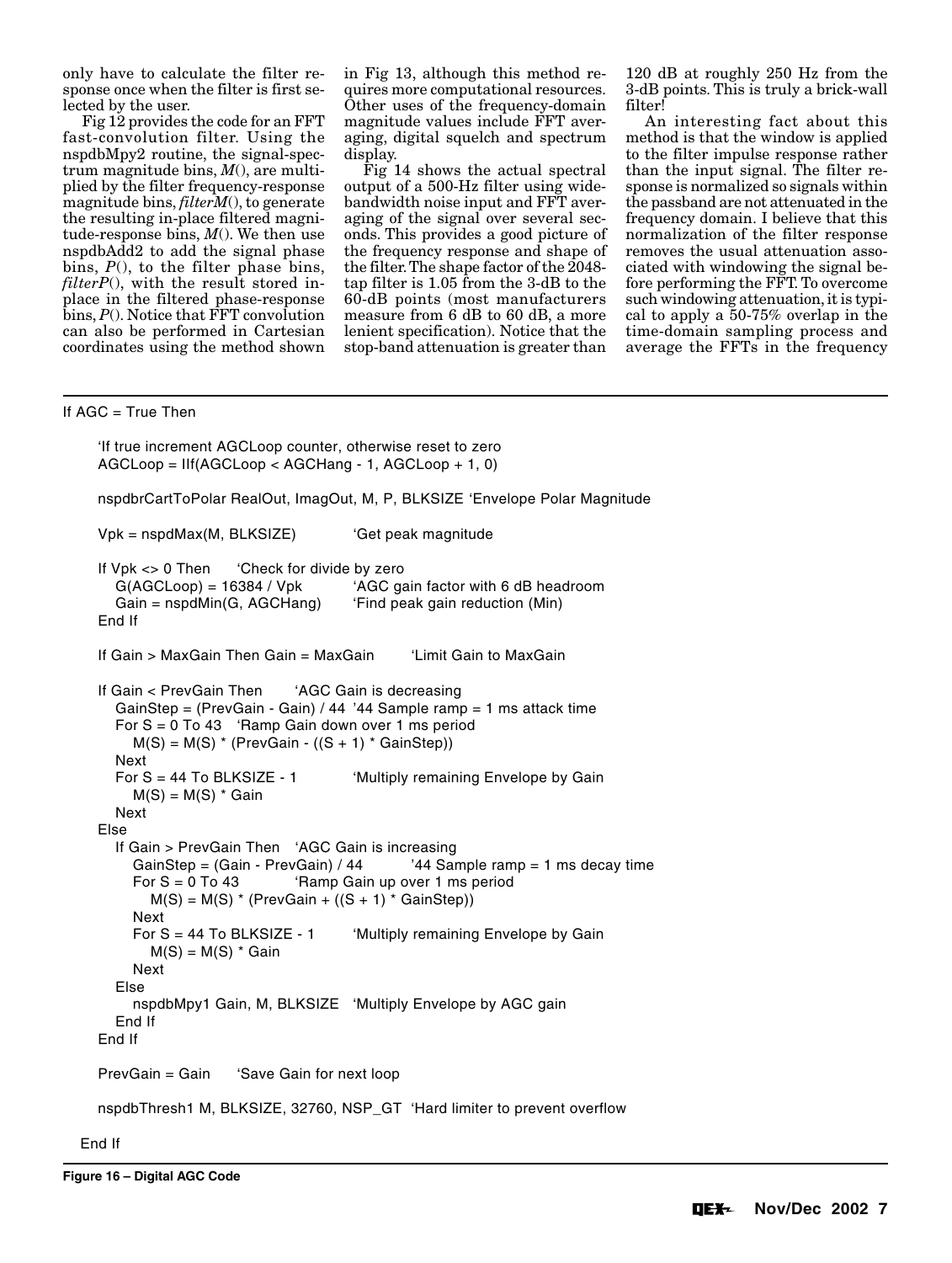domain. I would appreciate comments from knowledgeable readers on this hypothesis.

#### **The IFFT and Overlap/Add— Conversion Back to the Time Domain**

Before returning to the time domain, we must first convert back to Cartesian coordinates by using nspdbrPolarToCart as illustrated in Fig 15. Then by setting the NSP\_Inv flag, the inverse FFT is performed by nspzrFftNip, which places the timedomain outputs in *RealOut*() and *ImagOut*(), respectively. As discussed previously, we must now overlap and add a portion of the signal from the

previous capture cycle as described in the DSP Guide (see Note 13). *Ioverlap*() and *Qoverlap*() store the inphase and quadrature overlap signals from the last pass to be added to the new signal block using the nspdbAdd3 routine.

# **Digital AGC with Variable Hang Time**

The digital AGC code in Fig 16 provides fast-attack and -decay gain control with variable hang time. Both attack and decay occur in approximately 1 ms, but the hang time may be set to any desired value in increments of 46 ms. I have chosen to implement the attack/decay with a linear ramp function rather than an exponential function as described in DSP communications texts.15 It works extremely well and is intuitive to code. The flow diagram in Fig 17 outlines the logic used in the AGC algorithm.

Refer to Figs 16 and 17 for the following description. First, we check to see if the AGC is turned on. If so, we increment *AGCLoop*, the counter for AGC hang-time loops. Each pass through the code is equal to a hang time of 46 ms. PC SDR provides hang-time loop settings of 3 (fast, 132 ms), 5 (medium, 230 ms), 7 (slow, 322 ms) and 22 (long, 1.01 s). The hang-time setting is stored in the *AGCHang*variable. Once the hang-time counte resets, the decay



**Fig 17—Digital AGC flow diagram.**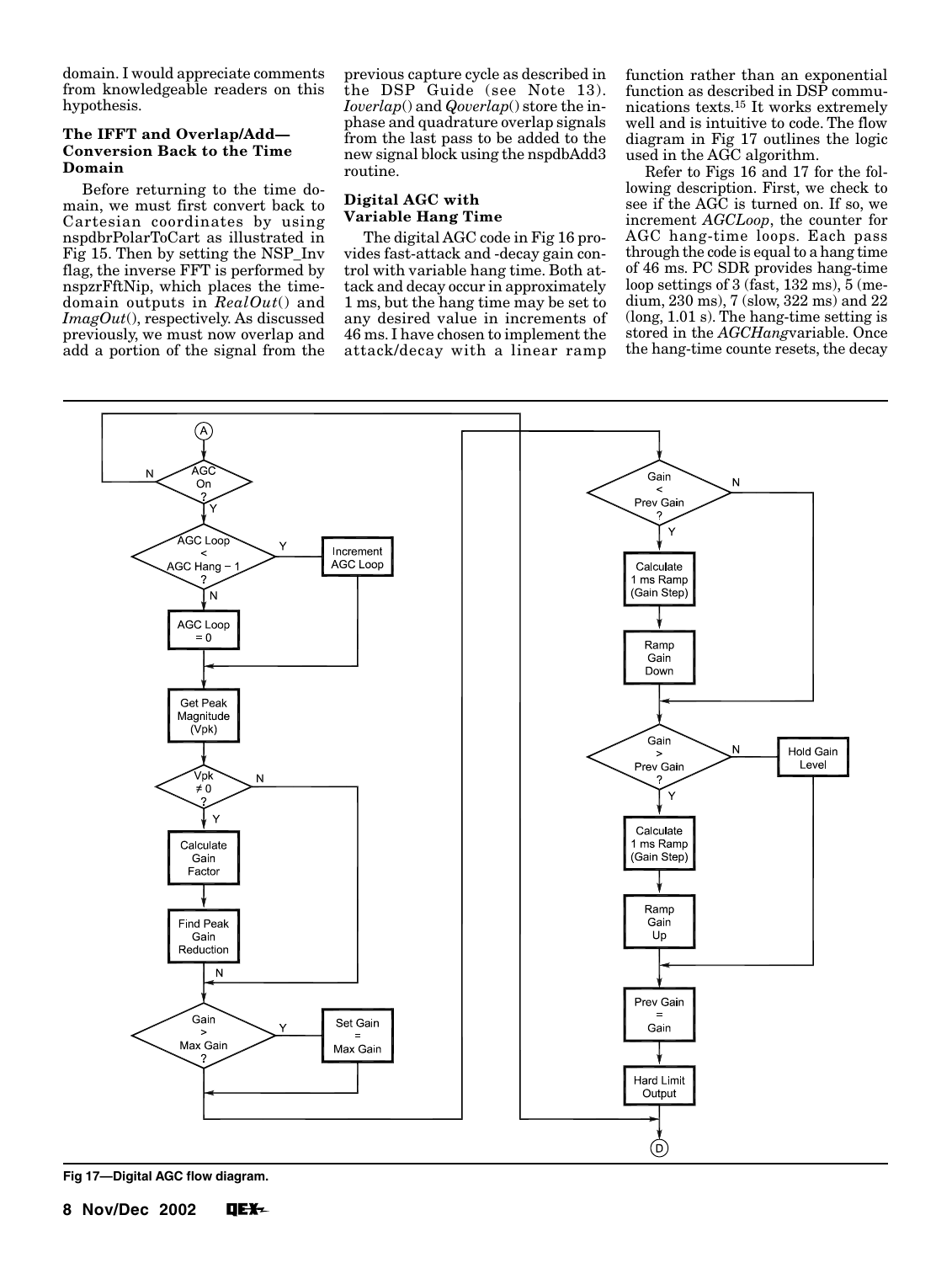occurs on a 1-ms linear slope.

To determine the AGC gain requirement, we must detect the envelope of the demodulated signal. This is easily accomplished by converting from Cartesian to polar coordinates. The value of *M*() is the envelope, or magnitude, of the signal. The phase vector can be ignored insofar as AGC is concerned. We will need to save the phase values, though, for conversion back to Cartesian coordinates later. Once we have the magnitudes stored in *M*(), it is a simple matter to find the peak magnitude and store it in *Vpk* with the function nspdMax. After checking to prevent a divide-by-zero error, we compute a gain factor relative to 50% of the full-scale value. This provides 6 dB of headroom from the signal peak to the full-scale output value of the DAC. On each pass, the gain factor is stored in the *G*() array so that we can find the peak gain reduction during the hang-time period using the nspdMin function. The peak gain-reduction factor is then stored in the *Gain* variable. Note that *Gain* is saved as a ratio and not in decibels, so that no log/antilog conversion is needed.

The next step is to limit *Gain* to the *MaxGain* value, which may be set by the user. This system functions much like an IF-gain control allowing *Gain* to vary from negative values up to the *MaxGain* setting. Although not provided in the example code, it is a simple task to create a front panel control in *Visual Basic* to manually set the *MaxGain* value.

Next, we determine if the gain must be increased, decreased or left unchanged. If *Gain* is less than *PrevGain* (that is the *Gain* setting from the signal block stored on the last pass through the code), we ramp the gain down linearly over 44 samples. This yields an attack time of approximately 1 ms at a 44,100-Hz sampling rate. *GainStep* is the slope of the ramp per sample time calculated from the *PrevGain* and *Gain* values. We then incrementally ramp down the first 44 samples by the *GainStep* value. Once ramped to the new *Gain* value, we multiply the remaining samples by the fixed *Gain* value.

If *Gain* is increasing from the *PrevGain* value, the process is simply reversed. If *Gain* has not changed, all samples are multiplied by the current *Gain* setting. After the signal block has been processed, *Gain* is saved in *PrevGain* for the next signal block. Finally, nspdbThresh1 implements a hard limiter at roughly the maximum output level of the DAC, to prevent overflow of the integer-variable output buffers.

#### **Send the Demodulated or Modulated Signal to the Output Buffer**

The final step is to format the processed signal for output to the DAC. When receiving, the *RealOut*() signal is copied, sample by sample, into both the left and right channels. For transmiting, *RealOut*() is copied to the right channel and *ImagOut*() is copied to the left channel of the DAC. If binaural receiving is desired, the *I* and *Q* signal can optionally be sent to the right and left channels respectively, just as in the transmit mode.

# **Controlling the Demonstration Code**

The SDR demonstration code (see Note 3) has a few selected buttons for setting AGC hang time, filter selection and sideband selection. The code for these functions is shown in Fig 18. The code is self-explanatory and easy to modify for additional filters, different hang times and other modes of operation. Feel free to experiment.

# **The Fully Functional SDR-1000 Software**

The SDR-1000, my nomenclature

| Private Sub cmdAGC_Click(Index As Integer)                                                                                                           |                                                                                |  |  |
|------------------------------------------------------------------------------------------------------------------------------------------------------|--------------------------------------------------------------------------------|--|--|
| MaxGain = 1000                                                                                                                                       | 'Maximum digital gain = 60dB                                                   |  |  |
| Select Case Index                                                                                                                                    |                                                                                |  |  |
| Case 0<br>$AGC = True$<br>$AGCHang = 3$<br>Case 1<br>$AGC = True$<br>$AGCHang = 7$<br>Case 2<br>$AGC = False$<br><b>End Select</b>                   | $3 \times 0.04644$ sec = 139 ms<br>$7 \times 0.04644$ sec = 325 ms<br>'AGC Off |  |  |
| End Sub                                                                                                                                              |                                                                                |  |  |
| Private Sub cmdFilter_Click(Index As Integer)                                                                                                        |                                                                                |  |  |
| Select Case Index                                                                                                                                    |                                                                                |  |  |
| Case 0<br>CalcFilter 300, 3000<br>Case 1<br>CalcFilter 500, 1000<br>Case 2<br>CalcFilter 700, 800<br><b>End Select</b>                               | '2.7KHz Filter<br>'500Hz Filter<br>'100Hz Filter                               |  |  |
| End Sub                                                                                                                                              |                                                                                |  |  |
| Private Sub cmdMode_Click(Index As Integer)<br>Select Case Index                                                                                     |                                                                                |  |  |
| 'Change mode to USB<br>Case 0<br>$SSB = True$<br>$USB = True$<br>'Change mode to LSB<br>Case 1<br>$SSB = True$<br>$USB = False$<br><b>End Select</b> |                                                                                |  |  |
| End Sub                                                                                                                                              |                                                                                |  |  |
|                                                                                                                                                      | Figure 18 - Control Code for the Demo Front Panel                              |  |  |